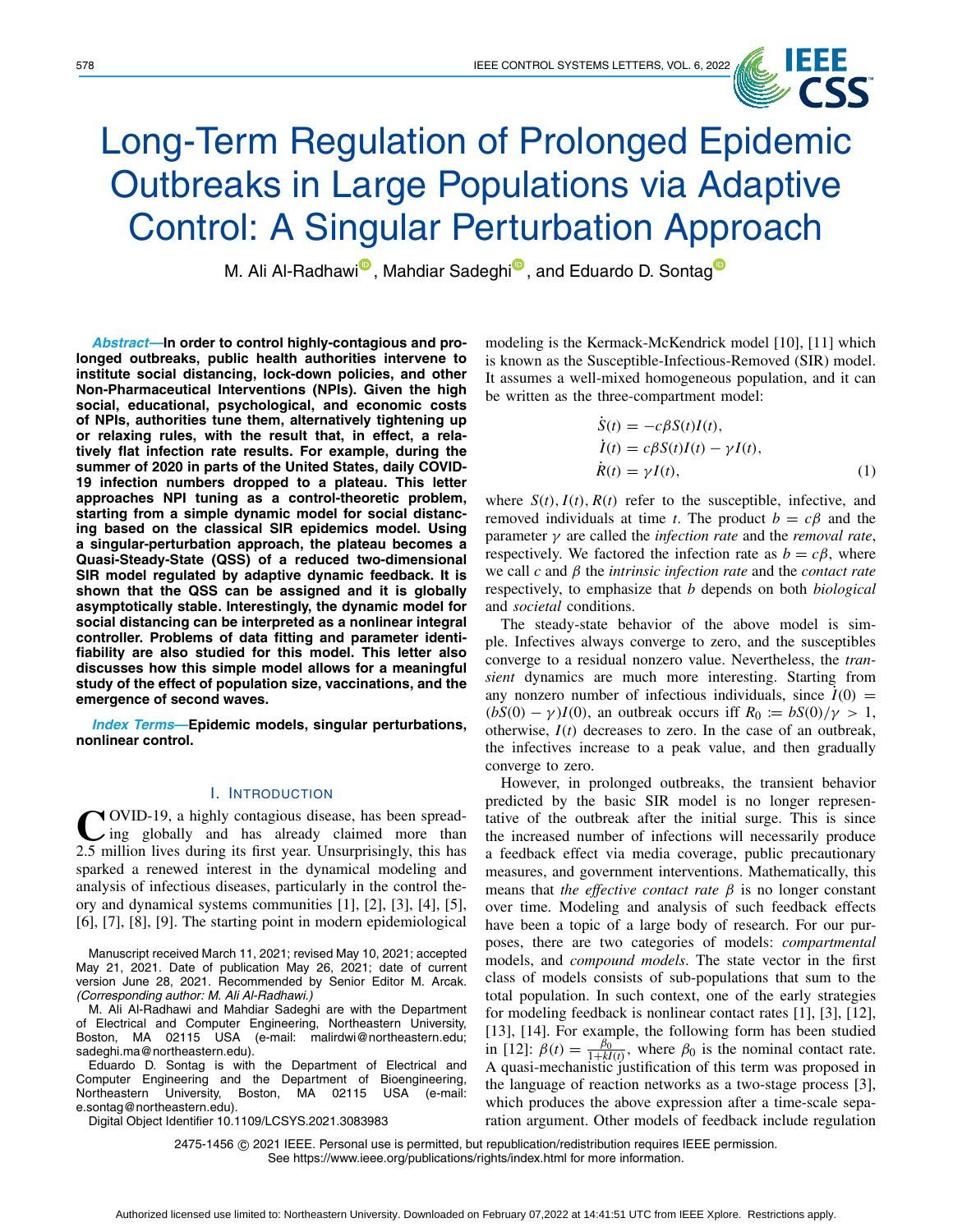

<span id="page-1-0"></span>Fig. 1. **Modeling a prolonged outbreak.** (a) The compound epidemic model can be cast in a standard control theoretic framework. (b) A minimal regulated SIR model, (c) The reduced regulated SIR model in the case of a large population over short time periods (e.g., less than a year). (d) Fitting the first 200 days of the new daily COVID-19 infections (moving average of 7 days) in the state of New York using the two-dimensional model (11). The fitted parameters are: *γ* **=** 0.071, *<sup>α</sup>* **<sup>=</sup>** <sup>0</sup>.0575, *<sup>K</sup>* **<sup>=</sup>** <sup>0</sup>.0104, and *<sup>u</sup>* **<sup>=</sup>** <sup>0</sup>.<sup>8</sup> **<sup>×</sup>** <sup>10</sup>**<sup>−</sup>**4.

by direct control of the contact rate [\[4\]](#page-5-3), [\[8\]](#page-5-7), [\[9\]](#page-5-8), by the creation of tested and quarantined compartments [\[5\]](#page-5-4), [\[8\]](#page-5-7), or by vaccinations [\[15\]](#page-5-14).

However, such models do not usually account for the fact that the feedback effects originating from public interventions and fear of infection are not fast enough to justify eliminating them from the dynamical modeling. Therefore, there have been a second category of models that we call *compound models*. They describe the pandemic as an interaction between two dynamical processes, namely the *compartmental component* which corresponds to the dynamics of disease, and the *regulatory component* which corresponds to dynamics of the meta-effects of the disease. The latter dynamics have been referred to by multiple names such as "dynamics of fear" [\[7\]](#page-5-6), [\[16\]](#page-5-15), "information transmission" [\[17\]](#page-5-16), "behavior dynamics" [\[18\]](#page-5-17), "reactive social distancing" [\[19\]](#page-5-18), and the population observation of the infection level [\[6\]](#page-5-5). Despite the different names, the latter paradigm can be summarized as an interaction of two types of dynamics (Figure [1-](#page-1-0)a). In control theoretic terms, this can be interpreted as the familiar plant-controller dichotomy.

In this work, we present a control-theoretic study of a minimal model of a prolonged outbreak that captures both of the disease dynamics and the social dynamics using tools from singular perturbation theory and nonlinear control. Unlike other elaborate models in the literature, we opt for an intelligible model (Fig. [1-](#page-1-0)b, c) that is simple enough to studied analytically, yet it is also representative of the dynamics. As a demonstration, we consider the daily COVID-19 infection numbers in the state of New York. Using our two-dimensional model (Eq. [\(11\)](#page-4-0)) we can fit the data satisfactorily as in Fig. [1-](#page-1-0)d. Furthermore, the model allows us to interpret the

plateau in the second hundred days as a QSS of the fast component of the model and understand the role of the parameters.

Organization is as follows. In Section II, we propose our modeling framework. We study stability and the validity of the time-scale decomposition in Section III, and the properties of the model including integral error tracking and fold-change detection in Section IV. In Section V, we study the specific case of Monod-inhibition and parameter identifiability, and Section VI contains fits and a discussion.

# II. REGULATING THE SIR VIA ADAPTIVE CONTROL *A. Regulation of the Contact Rate*

Consider the SIR model [\(1\)](#page-0-0). In order to model the timevarying nature of  $\beta$  in a prolonged epidemic, we start from a one-dimensional ODE regulating its dynamics. In the absence of disease, let  $\beta_e$  be the nominal value of the contact rate and we assume that it is asymptotically stable. First, we write a simple linear model (which can be interpreted as a linearization of a more general nonlinear model which will be considered later) as:  $\dot{\beta} = -\alpha(\beta - \beta_e)$ , where  $\alpha > 0$  is the rate at which the contact rate returns to the nominal rate after the absence of an external perturbation.

After the emergence of an epidemic, we model the feedback effect as follows: the society aims at reducing the nominal contact rate to a new reduced level that varies in a direction opposite to that of *I*. Let the new nominal contact rate be  $\beta_e = h(I)$  where *h* is a  $C^1$  positive function. It quantifies the new desired contact rate when the number of infectives rises, and hence *h* is naturally strictly decreasing. Furthermore, we allow a control "knob"  $u > 0$  to tune the *society's perception of the severity of the disease*. Using common parlance, we can say that *u* is a parameter to modulate the intensity of *social distancing*. Thus, we arrive to the model:  $\dot{\beta} = -\alpha(\beta - \beta)$  $h(uI)$ , where  $u > 0$  is a constant. The theory can be expanded effortlessly if we consider a slightly more general model:

<span id="page-1-1"></span>
$$
\dot{\beta} = -\alpha (g(\beta) - h(uI)),\tag{2}
$$

where  $g$  is any strictly increasing nonnegative  $C<sup>1</sup>$  function. It models the natural tendency of people to socially distance, and hence it is proportional to the current contact rate  $\beta$ . For instance, consider a city-wide festival. After it ends and the external stimulus disappears, people intrinsically want to reduce their current contact rate and return to their nominal one. We will see later that this natural social distancing tendency acts as a damping control that stabilizes the system.

#### *B. Model Reduction via Time-Scale Separation*

Large cities and metropolitan areas are fertile grounds for the spread of highly-contagious diseases. Due to the disease suppression measures, the number of susceptibles remains very large compared to the infectives (e.g., millions vs thousands). Hence, the susceptibles can be considered constant from the point of view of the infectives in an appropriate time scale of interest (e.g., 6 months). To be more precise, we use singular perturbation techniques  $[20]$  to write  $(1)$ ,  $(2)$  as a slow-fast decomposition. Let  $0 < \varepsilon \ll 1$  be a small parameter. We write the re-scaled susceptibles  $S = \varepsilon S$ . For instance, if the initial number of susceptibles is  $20 \times 10^6$  (e.g., the metropolitan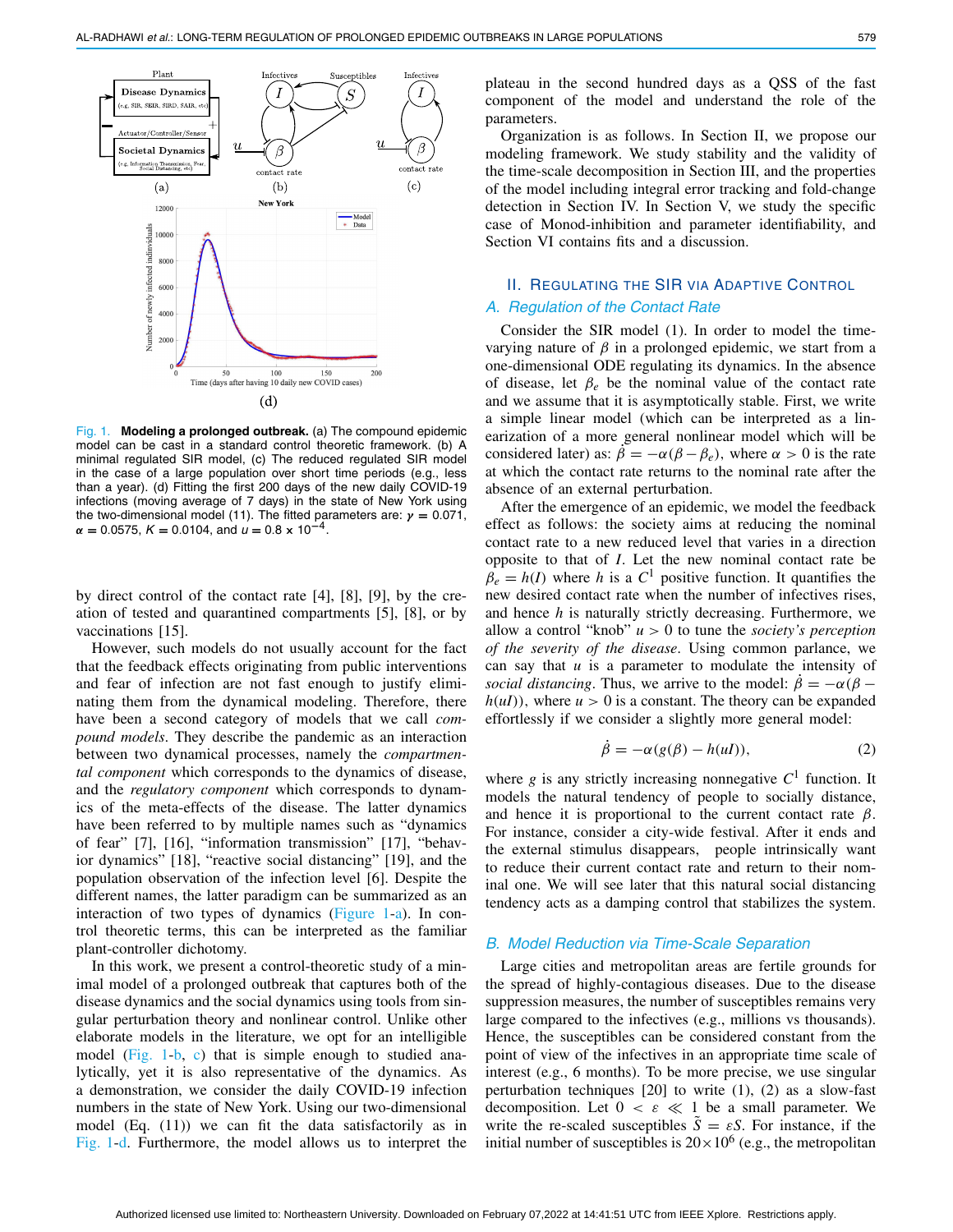New York area) and we let  $\varepsilon = 10^{-6}$ , then  $\tilde{S}$  has the unit of Millions. Furthermore, we let  $\tilde{c} = c/\varepsilon$ . This re-scaling is meaningful because we have observed in our data fitting that *c* is in the order of  $\varepsilon$ . Note that  $cS = \tilde{c}S$ . Therefore, we can write [\(1\)](#page-0-0), [\(2\)](#page-1-1) as:

<span id="page-2-0"></span>
$$
\tilde{S} = -\varepsilon c \beta S I = -\varepsilon \tilde{c} \beta \tilde{S} I,\tag{3}
$$

$$
\dot{I} = \tilde{c}\beta \tilde{S}I - \gamma I,\tag{4}
$$

$$
\dot{\beta} = -\alpha (g(\beta) - h(uI)).\tag{5}
$$

The dots indicate derivative with respect to time *t* in the *original time scale*, which corresponds to the *fast* time-scale in the singular perturbations literature. We refer to [\(4\)](#page-2-0)-[\(5\)](#page-2-0) as the fast subsystem, and to [\(3\)](#page-2-0) as the slow system.

# III. STABILITY AND SINGULAR PERTURBATION ANALYSIS *A. Steady-State Analysis of the Fast System*

For the fast system [\(4\)](#page-2-0)-[\(5\)](#page-2-0), the variable corresponding to the rescaled susceptibles is seen as a constant. Hence, for simplicity of notation denote  $c_s \coloneqq c_s$ , and we study the following system in the *original* time scale:

<span id="page-2-1"></span>
$$
\begin{aligned} \dot{I} &= (c_s \beta - \gamma)I, \\ \dot{\beta} &= -\alpha(g(\beta) - h(uI)), \end{aligned} \tag{6}
$$

where  $u > 0$  is fixed. We recall our assumptions:

**(A1)**  $h, g$  are  $C^1$  functions. **(A2)**  $h$  is strictly decreasing and positive on  $[0, \infty)$ . **(A3)** *g* is strictly increasing and nonnegative on  $[0, \infty)$ .

It follows from the assumptions above that [\(6\)](#page-2-1) is positive, i.e., the orthant is forward invariant. By A1-3, the system [\(6\)](#page-2-1) can admit (up to) two steady states  $(I_d, \beta_d)$ ,  $(I_e, \beta_e)$  (which are QSSs considering the full model):

- 1) The *disease-free* steady state which has  $I_d = 0$ , and it exists iff  $h(0) \in \text{image}(g)$ .
- 2) The *endemic steady state* which has  $I_e > 0$ . It exists iff  $g(\gamma/c_s) \in \text{image}(h)^\circ$ , where  $\circ$  denotes the interior of a set.

For a given contact rate model [\(2\)](#page-1-1), a necessary condition for the endemic steady to transition to non-existence is  $\gamma$  becoming sufficiently large, i.e., if the infectives are removed quickly, or *cs* becoming sufficiently small. So, either the intrinsic infection rate is small (low infectivity), or *S* is small (small number of susceptibles).

We start by this basic result:

*Proposition 1:* Consider [\(6\)](#page-2-1) with Assumptions A1-3. If the endemic steady state exists, then the disease-free steady state is exponentially unstable.

*Proof:* If the disease-free steady state does not exist then the statement is vacuously true. Hence, assume that  $h(0) \in$ image(*g*). Note that  $\beta_d = g^{-1}(h(0))$ . Writing the Jacobian of [\(6\)](#page-2-1) at  $(I_d, \beta_d)$ , we get:

$$
\begin{bmatrix}c_s g^{-1}(h(0))-\gamma & 0\\ \alpha u \frac{\partial h}{\partial I}\Big|_{I=0} & -\alpha \frac{\partial g}{\partial \beta}\Big|_{\beta=\beta_d}\end{bmatrix}.
$$

Since the Jacobian is upper triangular, the eigenvalues coincide with the diagonal entries. Since the endemic steady state exists, then  $g(\gamma/c_s) \in \text{image}(h)^\circ$ . For the sake of contradiction, assume that  $g^{-1}(h(0)) < \gamma/c_s$ . Since *g* is increasing then  $h(0) < g(\gamma/c_s)$ . Since *h* is decreasing, then  $0 > h^{-1}(g(\gamma/c_s))$ 

which is a contradiction since the endemic steady state is positive. Therefore, the Jacobian has a positive eigenvalue and hence the disease-free steady state is exponentially unstable.

Since we are interested in the long-term regulation of the epidemic, we assume that the endemic state exists; i.e., we have:

**(A4)**  $g(\gamma/c_s) \in \text{image}(h)^\circ$ .

#### *B. Stability Analysis of the Fast System*

We examine now the stability of the endemic steady state. We perform the following change of coordinate  $p := \ln I$ . Hence, we get the following system:

<span id="page-2-2"></span>
$$
\dot{p} = c_s \beta - \gamma,
$$
  
\n
$$
\dot{\beta} = -\alpha (g(\beta) - h(ue^p)).
$$
\n(7)

In order to analyze the system, we can momentarily assume that  $g \equiv 0$ . In this case, the system is a Hamiltonian system. When *g* is added, which represents the intrinsic tendency of people to socially distance, then it can be interpreted as a *nonlinear damping control* that stabilizes the system, and the Hamiltonian can be used as a Lyapunov function [\[21\]](#page-5-20), [\[22\]](#page-5-21).

<span id="page-2-3"></span>This is stated in the following theorem.

*Theorem 1:* Consider [\(6\)](#page-2-1) with Assumptions A1-A4. Then, the endemic steady state  $(h^{-1}(g(\gamma/c_s))/u, \gamma/c_s)$  is a unique positive steady state which is globally asymptotically stable and locally exponentially stable.

*Proof:* Let us consider the transformed system [\(7\)](#page-2-2). Recall  $\beta_e = \gamma/c_s$ . By A4, there exists  $p_e$  such that  $g(\gamma/c_s) = h(ue^{p_e})$ . Then, consider the Lyapunov function:

$$
V(p, \beta) = \int_{p_e}^p \left( h(ue^{p_e}) - h(ue^{\tilde{p}}) \right) d\tilde{p} + \frac{1}{2} (c_s \beta - \gamma)^2.
$$

We first show that *V* is positive definite. To that end, note that  $V(p, \beta) \geq 0$  follows since the decreasingness of *h* implies that  $h(ue_e^p) \ge h(ue^p)$  for all  $p \ge p_e$ . Furthermore, *V* vanishes only at the steady state  $(p_e, \beta_e)$ .

Noting that  $h(ue^p) - g(\beta) = h(ue^p) - h(ue^{pe}) + g(\gamma/c_s)$ *g*( $\beta$ ), we write:  $\dot{V}(I,\beta) = (h(ue^{p_e}) - h(ue^p))(c_s\beta - \gamma) +$  $(c_s\beta - \gamma)(h(ue^p) - h(ue^{p_e}) + g(\gamma/c_s) - g(\beta)) = (c_s\beta \gamma$ )( $g(\gamma/c_s) - g(\beta)$ )  $\leq 0$ , where the last inequality follows since *g* is increasing. To infer global stability, we use LaSalle's invariance principle [\[23\]](#page-5-22) which requires the set of steady states to be the only invariant set contained in the kernel of *V*˙ . The calculation above shows that all trajectories in kernel $(V)$  have  $\beta = \gamma/c_s$ . Hence, consider an invariant set formed of a trajectory with  $\beta(t) \equiv \gamma/c_s \in \text{kernel}(\dot{V})$ . This implies that  $\dot{\beta}(t) \equiv 0$ . Hence,  $g(\beta(t)) = g(\gamma/c_s) \equiv h(ue^{p(t)})$ . By A1-A4, we have  $p(t) \equiv p_e$ . Hence, LaSalle's condition is satisfied and global stability follows for [\(7\)](#page-2-2). Hence, the endemic steady state of the system [\(6\)](#page-2-1) is globally asymptotically stable.

To show exponential stability, we write the characteristic equation of the Jacobian of [\(6\)](#page-2-1) at the endemic steady state as:  $\lambda^2 + \alpha \frac{\partial g}{\partial \beta} |_{\beta = \beta_e} \lambda - c_s I_e \alpha u \frac{\partial h}{\partial I} |_{I = I_e} = 0$  which has strictly positive coefficients (by A1-A4). Hence, the Routh-Hurwitz criteria implies that the eigenvalues have strictly negative real parts. Hence, local exponential stability follows.

#### *C. Validity of the Slow-Fast Decomposition*

The system [\(3\)](#page-2-0)-[\(5\)](#page-2-0) is written in the fast time-scale which allows analysis of the fast dynamics while treating the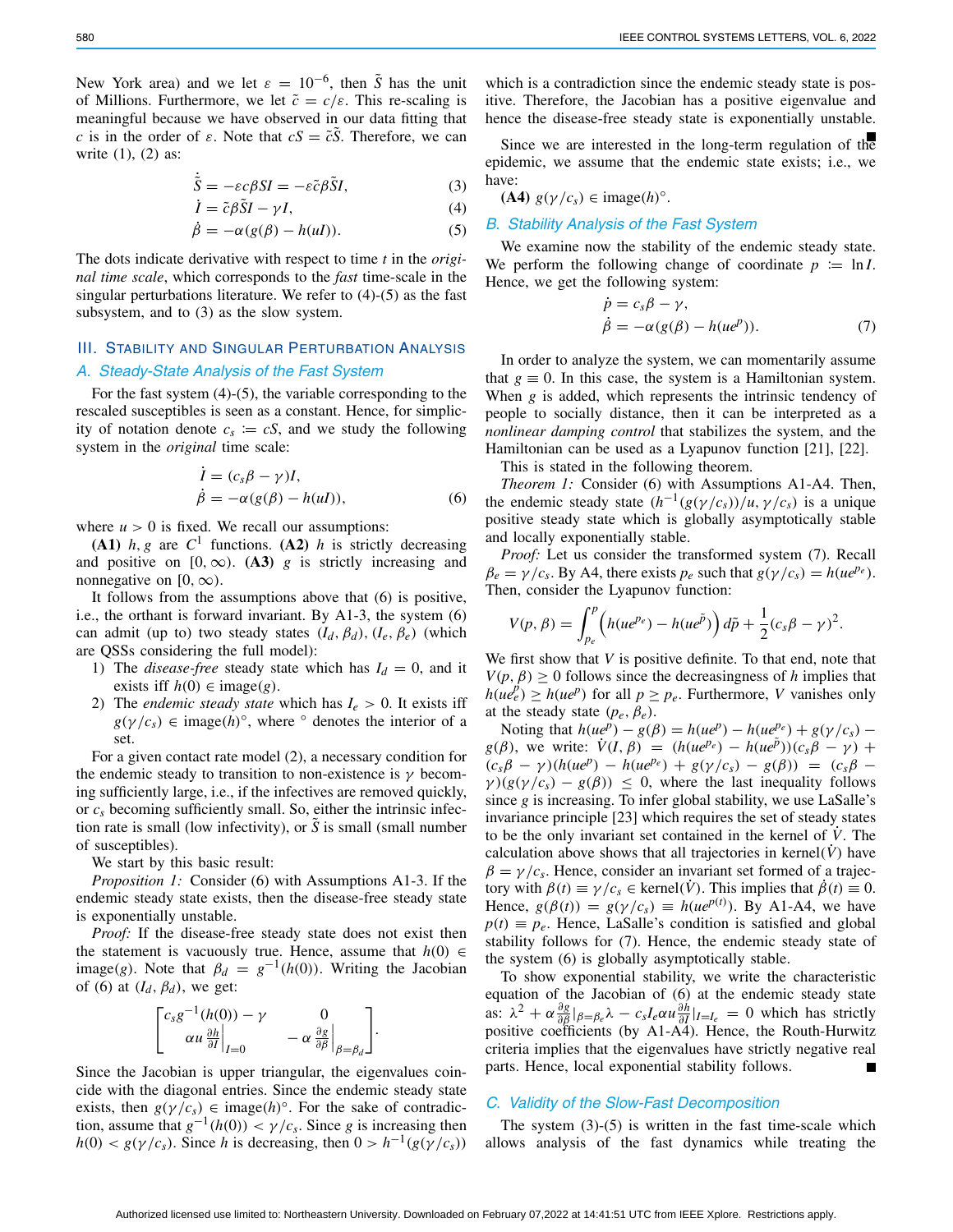slow dynamics as constant. In order to perform singularperturbation analysis, we formulate the system [\(3\)](#page-2-0)-[\(5\)](#page-2-0) in the standard form. To that end, we write the system in the *slow time scale*  $\tau = \varepsilon t$ . Hence, we get:

<span id="page-3-0"></span>
$$
dS/d\tau = (\tilde{c}S)\beta I,
$$
  
\n
$$
\varepsilon dI/d\tau = (\tilde{c}\tilde{S})\beta I - \gamma I,
$$
  
\n
$$
\varepsilon d\beta/d\tau = -\alpha(g(\beta) - h(uI)).
$$
\n(8)

In order to verify that the slow-fast approximation is valid, we use Tikhonov's Theorem [\[20\]](#page-5-19), [\[23\]](#page-5-22). The stability conditions needed are guaranteed by Theorem [1.](#page-2-3)

In the slow time scale, the fast subsystem equilibrates to its quasi-steady-state which is a function of the susceptibles. Hence, the variables  $I, \beta$  can be approximated by  $I_e = h^{-1}(g(\gamma/(cS)))/u, \beta_e = \gamma/(cS)$ . Then, the *slow system* can be written as follows:

<span id="page-3-1"></span>
$$
d\bar{S}/d\tau = -\frac{\gamma}{u}h^{-1}(g(\gamma/(c\bar{S}))),\tag{9}
$$

whenever A4 is satisfied, and  $dS/d\tau = 0$  otherwise.

We state the following result.

*Proposition 2 (Tikhonov's Theorem):* Consider the system [\(8\)](#page-3-0) defined on  $[0, T]$  for some  $T > 0$ , and let  $S(\tau, \varepsilon)$ ,  $I(\tau, \varepsilon)$ ,  $\beta(\tau, \varepsilon)$  be its solutions for initial conditions  $S_0$ ,  $I_0$ ,  $\beta_0$ . Assume A1-A4 hold. Then, there exists  $\varepsilon^* > 0$  such that for all *I*<sub>0</sub>,  $\beta_0$  and all  $0 < \varepsilon < \varepsilon^*$ , we have:  $\tilde{S}(\tau, \varepsilon) - \tilde{S}(\tau) =$  $O(\varepsilon)$ ,  $I(\tau, \varepsilon) - \bar{I}(\tau/\varepsilon) = O(\varepsilon)$ ,  $\beta(\tau, \varepsilon) - \bar{\beta}(\tau/\varepsilon) = O(\varepsilon)$  hold uniformly for  $\tau \in [0, T]$ , where *S*(.) is the solution of [\(9\)](#page-3-1), and  $I(.)$ ,  $\beta(.)$  are the solutions of [\(6\)](#page-2-1) over the original time scale.

*Proof:* The result follows from [\[23,](#page-5-22) Th. 11.1] and Theorem [1.](#page-2-3)

# IV. THE REGULATED SIR AS AN INTEGRAL CONTROL SYSTEM

## *A. Properties of the Regulated SIR*

*1) The Endemic Steady-State Contact Rate Is Independent of the Societal Dynamics:* If the endemic steady state exists, then the steady state level of the contact rate is  $\gamma/c_s$ , which is independent of the actual dynamics of β. In other words,  $\beta_e$  is robust to changes in the modeling of the contact rate. For any choice of  $g, h, u, \alpha$ , if the infection is endemic, then the (quasi) steady state level of the contact rate is determined solely by the parameters of the epidemic.

*2) The Infection as a Proportional-Integral (PI) Controller:* The system in [\(6\)](#page-2-1) is usually viewed as the contact rate regulating the dynamics of the infection. Conversely, we can view it as *the infection regulating the dynamics of the contact rate*. Viewing the system from this angle, we note that the infective compartment [\(6\)](#page-2-1) is a PI controller tracking the error between the growth rate of infectives  $c_s\beta$  and the removal rate  $\gamma$  with a state-dependent gain *I*. (In the transformed coordinates [\(7\)](#page-2-2), *p* is a linear PI controller). In other words, the system is trying to stabilize  $\beta$  to a level ensuring that the infection stays at a QSS, i.e.,  $I = 0$ .

*3) Adaptation to Step Inputs:* As can be noted above, the (quasi) steady level of the contact rate is independent of *u* and is regulated by a PI controller. Therefore, if there is a step input applied via *u* (meaning that the society's perception to the severity of the epidemic changes to a new level), then the contact rate rejects this change and returns to its original level over the long term. Such regulatory modules are ubiquitous in biological networks [\[22\]](#page-5-21).

#### *B. Fold Change Detection*

In addition to adaptation, an important property featured by many adaptive biological networks is their ability to ignore changes to the absolute level of any input, and only detect fold changes to the input [\[22\]](#page-5-21), [\[24\]](#page-5-23). More precisely, assume that the system [\(6\)](#page-2-1) is at a steady state  $(I_e, \beta_e)$  for a constant input  $u(t) = \bar{u}$  at time  $t = 0^-$ . Assume that the input changes to  $u(t) = q\bar{u}$  for all  $t > 0$  and for some  $q > 0$ . Consider the following parameterized output  $\beta(t; q, \bar{u})$  starting from the initial condition  $(I_e, \beta_e)$ . Then, the adaptive system [\(6\)](#page-2-1) is said to have a Fold-Change Detection (FCD) property if the output  $\beta(t; q, \bar{u}_1) = \beta(t; q, \bar{u}_2)$  for all  $t > 0$  and any  $\bar{u}_1, \bar{u}_2 > 0$ . In other words, the output trajectory depends on the fold-change *q*, and not on the absolute level of the input. We prove next that this applies to our model (see [\[22,](#page-5-21) Lemma 3.1] for a more general result).

*Theorem 2:* Consider [\(6\)](#page-2-1) with Assumptions A1-A4, and let the contact rate  $\beta$  be the output. Then, the input-output system has an FCD property.

*Proof:* Given  $\bar{u}_1, \bar{u}_2 > 0, q > 0$ . Observe that  $I(0; q, \bar{u}_1) =$  $\frac{u_1}{\bar{u}_2}I(0; q, \bar{u}_2)$ , and that [\(6\)](#page-2-1) is invariant with respect to transformation  $I \mapsto \frac{\bar{u}_1}{\bar{u}_2}I$ . Hence,  $I(t; q, \bar{u}_1) = \frac{\bar{u}_1}{\bar{u}_2}I(t; q, \bar{u}_2)$  for all *t*. Write  $\dot{\beta} = F(\beta, uI)$ . Then,  $\dot{\beta}(t; q, \bar{u}_1) = F(\beta, q\bar{u}_1I(t; q, \bar{u}_1)) =$  $F(\beta, q\bar{u}_2I(t; q, \bar{u}_2)) = \beta(t; q, \bar{u}_2)$ . Since  $\beta(0; q, \bar{u}_1) =$  $\beta(0; q, \bar{u}_2)$ , FCD follows.

This result implies that the regulated SIR model does not care about the absolute level of the perception of infection *u*, instead it only cares about the fold changes in its level. For instance, a change from a base level of  $u = 1$  to 10, will cause the same transient response as a change from  $u = 10$  to  $u = 100$ . This is consistent with the common understanding of how human perception of fear and danger works.

#### *C. Assigning the Quasi-Steady-State Level of the Infectives*

If ending the infection is not feasible in the short term (which corresponds to having an endemic (quasi) steady state), then the usual aim of an effective contact rate regulation policy (more commonly known as *a social distancing policy*) is to keep the number of infectives plateaued at a low small number. We show in this subsection, that the *I*-coordinate of the endemic steady state can be assigned to any desired level via the constant input *u*.

*Proposition 3:* Consider the system [\(6\)](#page-2-1) with A1-A4. Let *I*<sup>∗</sup> > 0 be a desired quasi-steady-state level of the infectives. Then, the required control input is  $u = h^{-1}(g(\gamma/c_s))/I^*$ .

*Proof:* The expression above is well-defined by A1-A4. Setting  $\beta = 0$  in [\(6\)](#page-2-1) and substituting  $\beta_e = \gamma/c_s$  yields the required expression.

# V. MONOD-TYPE INHIBITION AND IDENTIFIABILITY

# *A. Monod-Type Inhibition*

In order to examine the proposed model more concretely, we will use  $h: x \mapsto K/(1+x)$ ,  $g: z \mapsto z$ , which is a popular functional form in the epidemics literature [\[12\]](#page-5-11), and it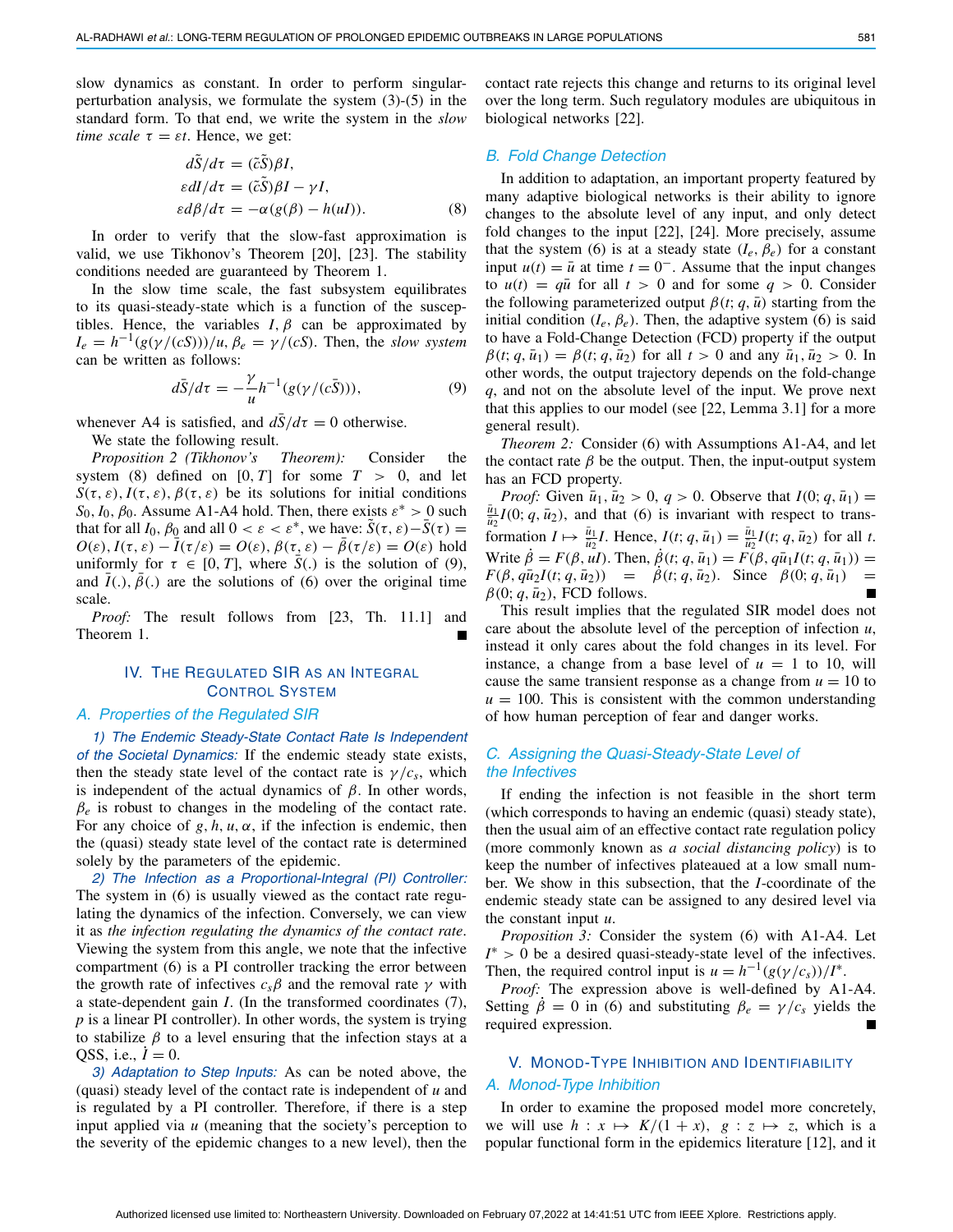

<span id="page-4-1"></span>Fig. 2. **Phase plane analysis of the fast subsystem with Monod** inhibition. (a) The disease-free steady is asymptotically stable when  $\frac{y}{x}$  > *K*. (b) The endemic steady state is born, and the disease-free steady state exchanges stability with the endemic one.

is known as the Monod or the Michaelis-Menten form. Hence, the contact rate equation becomes:

$$
\dot{\beta} = -\alpha \bigg(\beta - \frac{K}{1 + ul}\bigg),\tag{10}
$$

where *K* can be interpreted as the nominal contact rate.

Since the fast system is two-dimensional, we plot the phase plane in Fig. [2.](#page-4-1) Condition A4 (guaranteeing the existence of endemic steady state) translates into  $S > S^* = \gamma/(cK)$ . The minimum number of susceptibles needed for a sustained endemic is proportional to the removal rate  $\gamma$ , and inversely proportional to the intrinsic infection rate *c* and the nominal contact rate  $K$ . In Fig. [2-](#page-4-1)a), the disease-free steady state is asymptotically stable. However, when the endemic steady state is born, it becomes the only asymptotically stable steady-state.

The approximated equation for the susceptibles over the slow time-scale is given by [\(9\)](#page-3-1). It can be shown easily that if  $\tilde{S}(0) > S^*$ , then A4 is satisfied for all  $\tau > 0$ . Hence, the evolution of  $\tilde{S}$  can be described by a linear first order equation:  $d\tilde{S}/d\tau = \frac{\gamma}{u} - \frac{\tilde{c}K}{u}\tilde{S}$ . The closed-form solution in the original time scale can be written as:  $\tilde{S}(t) = S^* + (\tilde{S}(0) - S^*)e^{-\tilde{C}K\epsilon t/u}$ . By substitution in the quasi-steady-state expression of *I*(*t*) we get:  $I(t) = \frac{1}{u} (\tilde{S}(0) - S^*) e^{-\tilde{C}K\epsilon t/u}$ . The steady state behavior of the model is  $S(t) \to S^*$  and  $I(t) \to 0$ . Hence, the number of susceptibles approaches the minimal number *S*∗, and the pandemic asymptotically approaches a disease-free steady state. Furthermore, as predicted by intuition, a higher input *u* (i.e., stricter social distancing) means that the pandemic gets more prolonged while having a lower quasi-steady-state level of the infectives as given in Proposition 3.

#### *B. Data Fitting and Identifiability*

In order to apply the proposed model to a practical setting, we need to deal with two issues to ensure the well-posedness of the data fitting problem.

*1) Measured Output:* The published data during pandemics consist of the daily new cases and daily deaths (e.g., COVID-19 data [\[25\]](#page-5-24)). However, none of these data correspond to the state variables in our model. The number of infectives *I* can be construed as the "active infections", however, there are not usually reliable estimates of active infections, nor recoveries. Instead, notice that the beginning of every active infection is reported within the new daily numbers. Hence, we interpret the new daily numbers as the *inflow* to the *infectives compartment I*. Therefore, the measured output *y* can be written as:  $y(t) = \tilde{c}S(t)\beta(t)I(t)$ . As before, we



<span id="page-4-2"></span>Fig. 3. **The effect of population size on the predicted quasi-steadystate behavior.** The total population denotes *S*(0). For all the curves, the product *cS*(0) is kept constant at 17.5392. The other parameters in the model (6) are: *γ* **=** 0.091, *α* **=** 0.0679, *K* **=** 0.0229, *u* **=** 0.0008. The QSS prediction is a solution of the reduced model (6), while the all the other curves are solutions of the full model (1), (10).

assume that  $\tilde{S}$  is approximately constant in the original time scale, and we can write:  $y(t) = c_s \beta(t)I(t)$ .

*2) Identifiability:* The contact rate  $\beta(t)$  cannot be measured directly, and is inferred from the data. In fact, in our problem, it can be seen that a re-scaled contact rate  $\hat{\beta}(t) = \tilde{c}\beta(t)$  will produce the same measured output, and that the parameters *c*˜ and *K* are not individually identifiable. Therefore, we can normalize the contact rate by fixing  $\tilde{c} = 1$ . Hence, we consider the following model:

<span id="page-4-0"></span>
$$
\dot{I}(t) = (\tilde{S}\hat{\beta}(t) - \gamma)I(t), \ \dot{\hat{\beta}}(t) = \alpha \left(\hat{\beta}(t) - \frac{K}{1 + uI(t)}\right),
$$
  
\n
$$
y(t) = \tilde{S}\hat{\beta}(t)I(t),
$$
\n(11)

where  $\tilde{S}$  is the scaled total population size which is assumed to be constant, and unknown parameters  $\gamma$ , *K*, *u*,  $\alpha$ .

Identifiability has long been studied as a special case of nonlinear observability [\[26\]](#page-5-25), [\[27\]](#page-5-26). The technique is based on computing the Lie derivatives at time zero and evaluating the rank of the observability matrix symbolically. Several toolboxes are publicly available. The package STRIKE-GOLDD [\[28\]](#page-5-27) finds that the problem is well-posed and both states are observable and all parameters are locally structurally identifiable. The package SIAN [\[29\]](#page-5-28) reports that initial states as well as all parameters are globally identifiable.

## VI. SIMULATIONS AND DISCUSSION

## *A. The Impact of Population Size*

We study the sensitivity of our techniques to population size. Figure [3](#page-4-2) shows a numerical exploration. Using our study of the reduced model, we predict that  $I(t)$  converges to the QSS level  $\frac{1}{u}(\frac{cSK}{\gamma} - 1) = 4,271$ . We simulate the full model [\(1\)](#page-0-0) with different population sizes, which correspond to different values of  $\varepsilon$ . We keep  $cS(0)$  constant for a meaningful comparison. We start with the nominal case of a country of medium size with a population of 80M. The simulated parameters give an initial peak of active infection reaching 25,000 cases. The quasi-steady-state level is at 4,265 after 200 days which is 99.86% close to the theoretical value that was obtained via the QSS approximation. With smaller population sizes, the theoretical value stays pretty close to the actual value for populations higher than 1M. For smaller populations, the actual